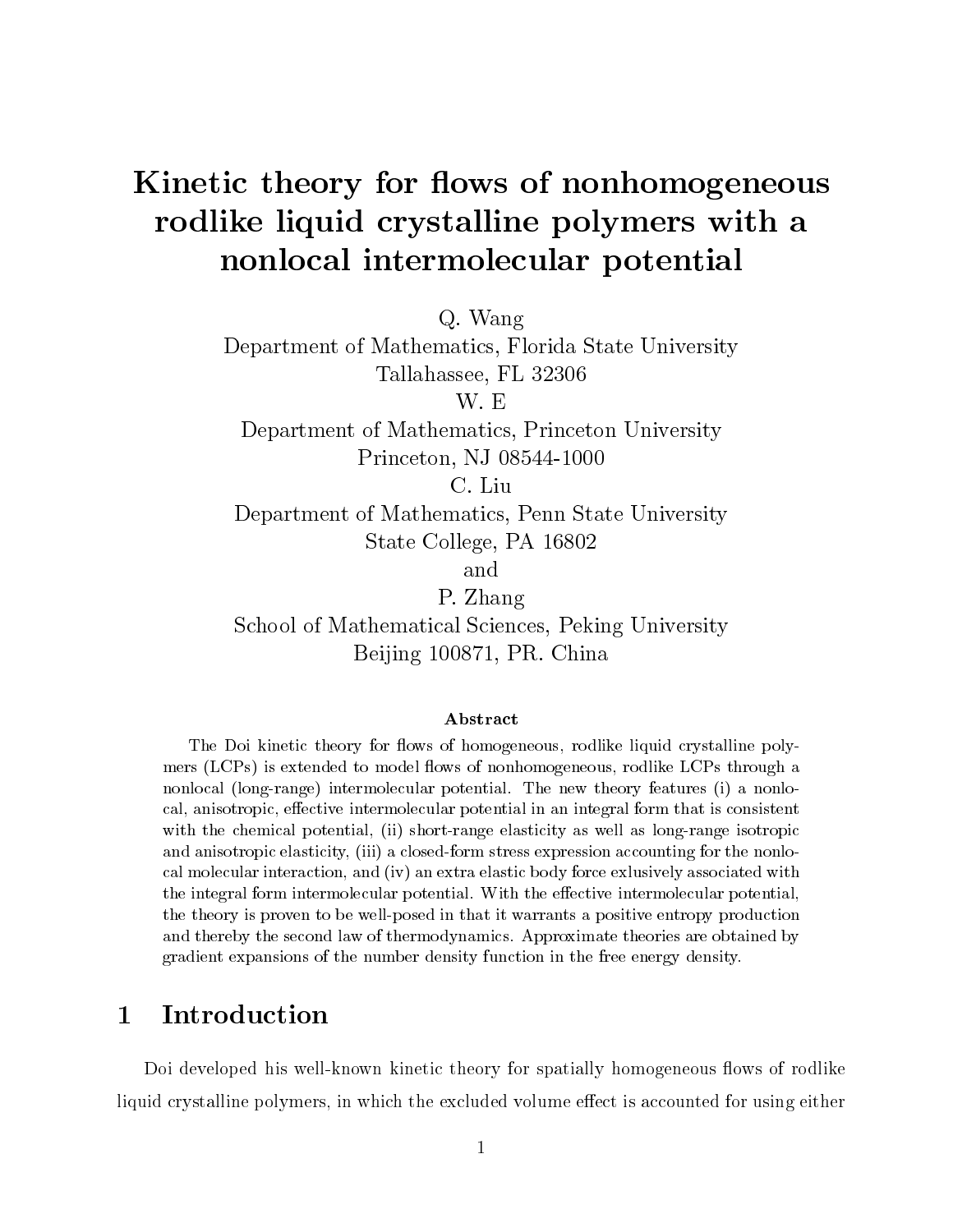the Onsager or Maier-Saupe potential [5]. Later, Doi et al. extended the theory to model flows of nonhomogeneous LCPs by introducing a long-range intermolecular potential, called the hard-rod potential, through a mean field calculation  $[6]$ . With the extended Doi theory, Shimada et al. [10] analyzed the spinodal decomposition kinetics. Marrucci and Greco [8] further improved the extended Doi theory by incorporating the molecular anisotropy and the range of interaction into the theory and approximated the nonlocal potential using a truncated Taylor series expansion of the probability density function (PDF) to obtain an approximate potential depending on gradients of the second moments of the PDF. In the Marrucci-Greco intermolecular potential, both long-range isotropic and anisotropic elasticity are accounted for. Using the approximate theory, Marrucci and Greco [8] derived the explicit formula for the three distinct Frank elastic constants (elastic moduli)  $K_1, K_2, K_3$ and identied their relative numerical order. Later, Bhave analyzed the spinodal decomposition kinetics of the approximate Marrucci-Greco theory and compared them with the results obtained from the extended Doi theory [2]. However, the impact of the intermolecular potentials with gradients of the PDF function was not fully accounted for in the stress expression in subsequent use of the theories until Feng et al. [7] showed that the stress should be augmented by additional elastic stress terms for the one-constant approximation of the Marrucci-Greco potential recently, which accounts for only the long range isotropic elasticity in the theory. Recently, Wang  $|11|$ , extended the theories to model flows of spheroidal LCP molecules with rodlike and disklike LCPs as two extreme limits, in which an effective intermolecular potential resulted from a gradient expansion of a nonlocal intermolecular potential is derived and used in the Smoluchowski equation to ensure the second law of thermodynamics, an important thermodynamical property that the Marrucci-Greco theory does not share. Furthermore, he derived a closed-form expression for the stress tensor extending the work of Feng et al.'s to include the long-range anisotropic elasticity given in the intermolecular potential. None of the theories mentioned above addresses the effect of the truely nonlocal intermolecular interaction on the elastic stress and the well-posedness of the hydrodynamic theory though.

The approximate theories based on the Taylor expansion of the PDF are easier to handle theoretically, especially, for deriving the constitutive equation in differential forms for the orientation tensor since their intermolecular potentials only contain local gradients of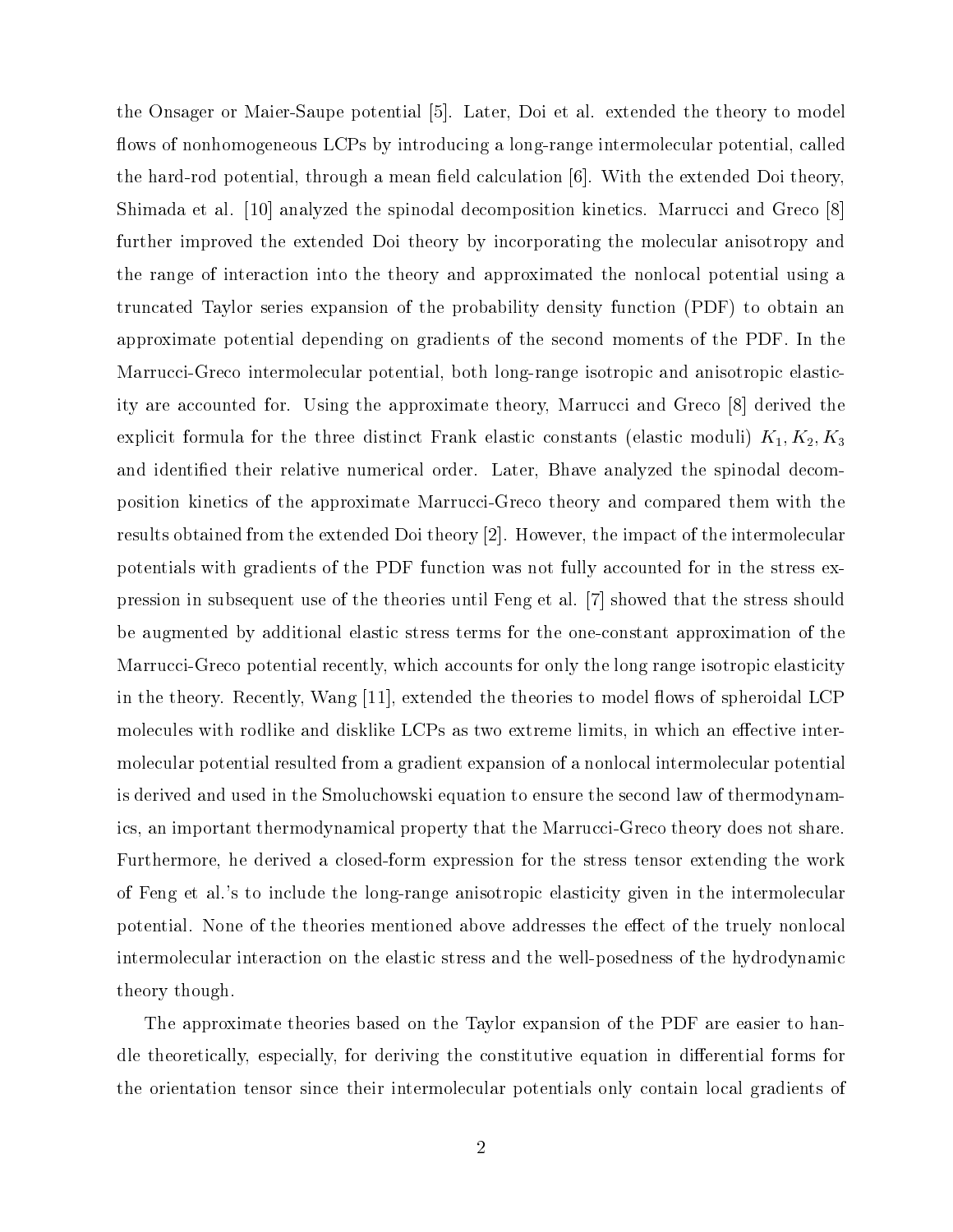the PDF. However, it has no advantages for Brownian dynamical simulation on the Smoluchowski equation or its equivalent stochastic equations for the dynamical variables because an ensemble-averaged stress expression would have to be evaluated were the coupled hydrodynamic equations solved. Moreover, they are long-wave approximations to the kinetic theories of nonlocal intermolecular potentials after all. In fact, most are truncated at the quadratic order.

The purpose of this note is to provide a general framework for the systematic development of the Smoluchowski equation with a nonlocal intermolecular potential and the derivation of the stress expression, which gives the critical coupling between the macroscopic momentum transport and the microscopic molecular orientation, and to explore the well-posedness of the hydrodynamic theory in terms of energy dissipation. The development begins with generalizing the free energy given in the Doi kinetic theory for homogeneous LCPs to account for nonlocal interactions and the LCP molecular anisotropy following Marrucci and Greco [8]'s approach but in a more general formalism. We adopt a number density function (NDF) in place of the PDF for the potentially spatial variation of the orientational distribution of the LCP molecules in the presence of translational diffusion. We then identify an effective intermolecular potential in accordance with the variational principle in the definition of the chemical potential. The chemical potential comprised of the effective intermolecular potential is then used to yield the Smoluchowski or kinetic equation. With the kinetic equation, we set out to derive the elastic stress in closed-form. Due to the nonlocality in the chemical potential, however, an extra elastic body force in addition to the elastic stress emerges, which would vanish otherwise. We then show that the theory developed warrants a positive entropy production thereby the second law of thermodynamics. Finally, we outline the procedure for the derivation of an approximate theory via gradient expansions of the NDF and refer readers to [11] for details.

## 2 Intermolecular Potential

We model the molecules of the liquid crystalline polymer (LCP) as rigid rods (cylinders of uniform circular cross-sections whose height is considerably larger than its cross-sectional diameters) of equal size. Let it which the solution of LCPs resides the solution of LCPs residence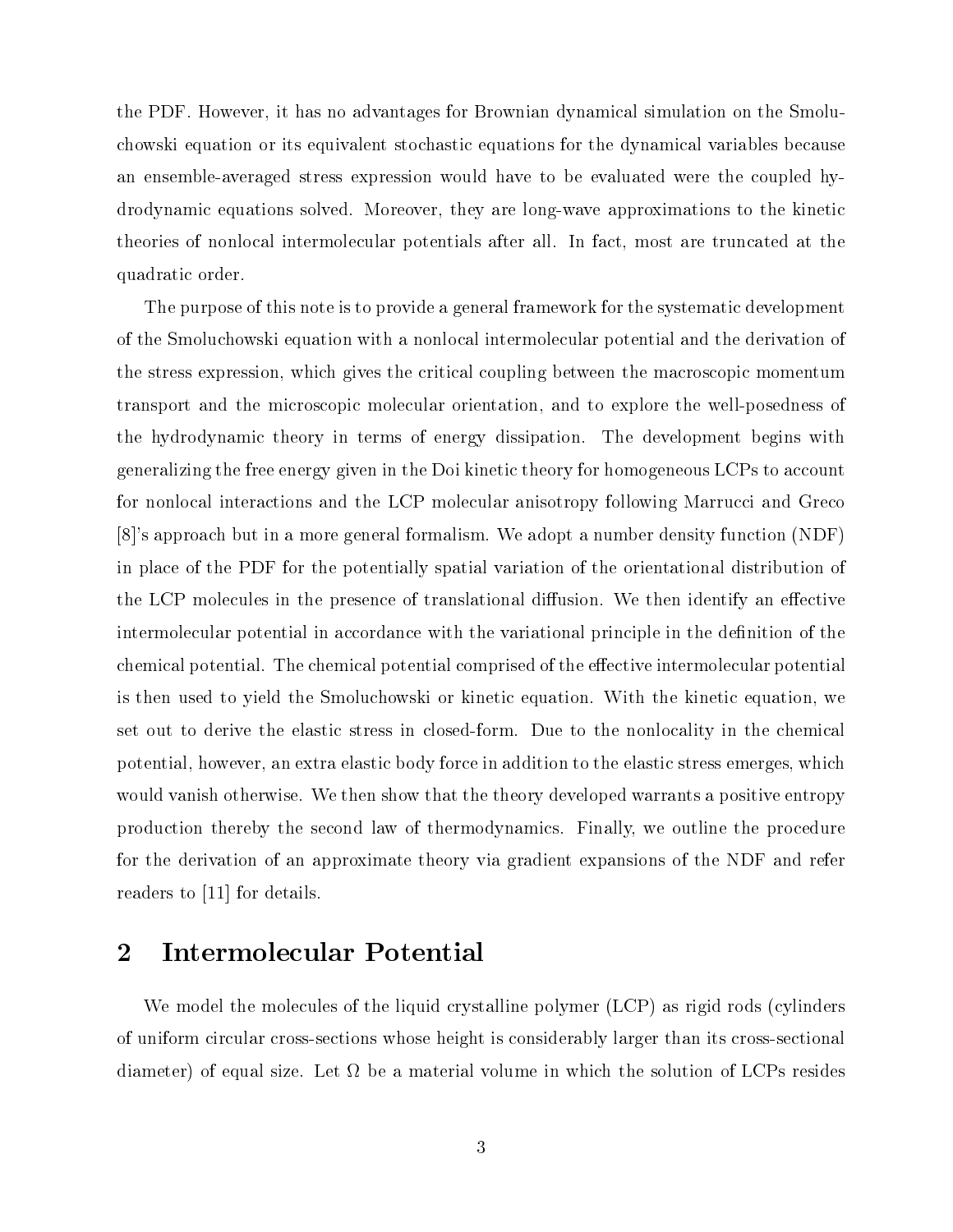and  $f(\mathbf{m}, \mathbf{x}, t)$  the number density function (NDF) of liquid crystalline polymers parallel to direction  **at material point**  $**x**$  **and time t. For the LCP system, we extend the free energy** in the doi kinetic theory [5] to include a nonlocal intermolecular potential as follows:

$$
A[f] = kT \int_{\Omega} \int_{\|\mathbf{m}\| = 1} [f(\mathbf{m}, \mathbf{x}, t) ln f(\mathbf{m}, \mathbf{x}, t) - f(\mathbf{m}, \mathbf{x}, t) + \frac{1}{2} U(\mathbf{m}, \mathbf{x}, t) f(\mathbf{m}, \mathbf{x}, t)] d\mathbf{m} d\mathbf{x}, \tag{1}
$$

where  $k$  is the Boltzmann constant and  $T$  the absolute temperature; the intermolecular potential  $U(x, \mathbf{m}, t)$  is defined by

$$
U(\mathbf{m}, \mathbf{x}, t) = \int_{\|\mathbf{m}'\|=1} \int_{\Omega} \int_{\Omega} B(\mathbf{m}, \mathbf{m}', \mathbf{x}' - \mathbf{x}) H(\mathbf{m}', \mathbf{x}'' - \mathbf{x}') f(\mathbf{m}', \mathbf{x}'', t) d\mathbf{x}'' d\mathbf{x}' d\mathbf{m}'. \tag{2}
$$

Here

$$
B(\mathbf{m}, \mathbf{m}', \mathbf{x}) = \begin{cases} \frac{N}{vol(B(0,R))} ||\mathbf{m} \times \mathbf{m}'||, & \mathbf{x} \in \mathbf{B}(0,R), \\ 0, & \text{otherwise,} \end{cases}
$$
(3)

defines the range of intermolecular interaction and the size of the excluded volume. It is symmetric with respect to  **and**  $**m'**$ **. (Here we choose the range of the interaction as a** spherical ball  $\mathbf{D}(0, R) \in R^+,$  a more general domain can be chosen in other applications.) N measures the strength of the intermolecular potential.

$$
H(\mathbf{m}, \mathbf{x}) = \begin{cases} \frac{1}{vol(S(0))} & \mathbf{x} \in S(0), \\ 0 & \text{Otherwise,} \end{cases}
$$
 (4)

is the normalized characteristic function for the domain occupied by the LCP molecule, called the shape function,  $S(0)$  is the domain occupied by the molecule with its center of mass at the origin, and  $vol(S(0))$  is the volume of the domain occupied by the molecule. This intermolecular potential is quite general in that it can be used to account for a variety of molecular geometries of revolutionary configurations by specifying the shape function  $H$  and the excluded volume formula in  $B$ . For non-cylindrical shapes, the excluded volume formula would have to be modified accordingly. The intermolecular potential used by Marrucci and Greco [8] and Wang [11] are two special cases. Since we are interested in the rodlike LCP here, H is chosen as a normalized characteristic function of a cylinder, representing the rodlike molecular configuration. We remark that both  $B(\mathbf{m}, \mathbf{m}', \mathbf{x})$  and  $H(\mathbf{m}, \mathbf{x})$  can be chosen to be a smooth function with compact support to facilitate numerical computations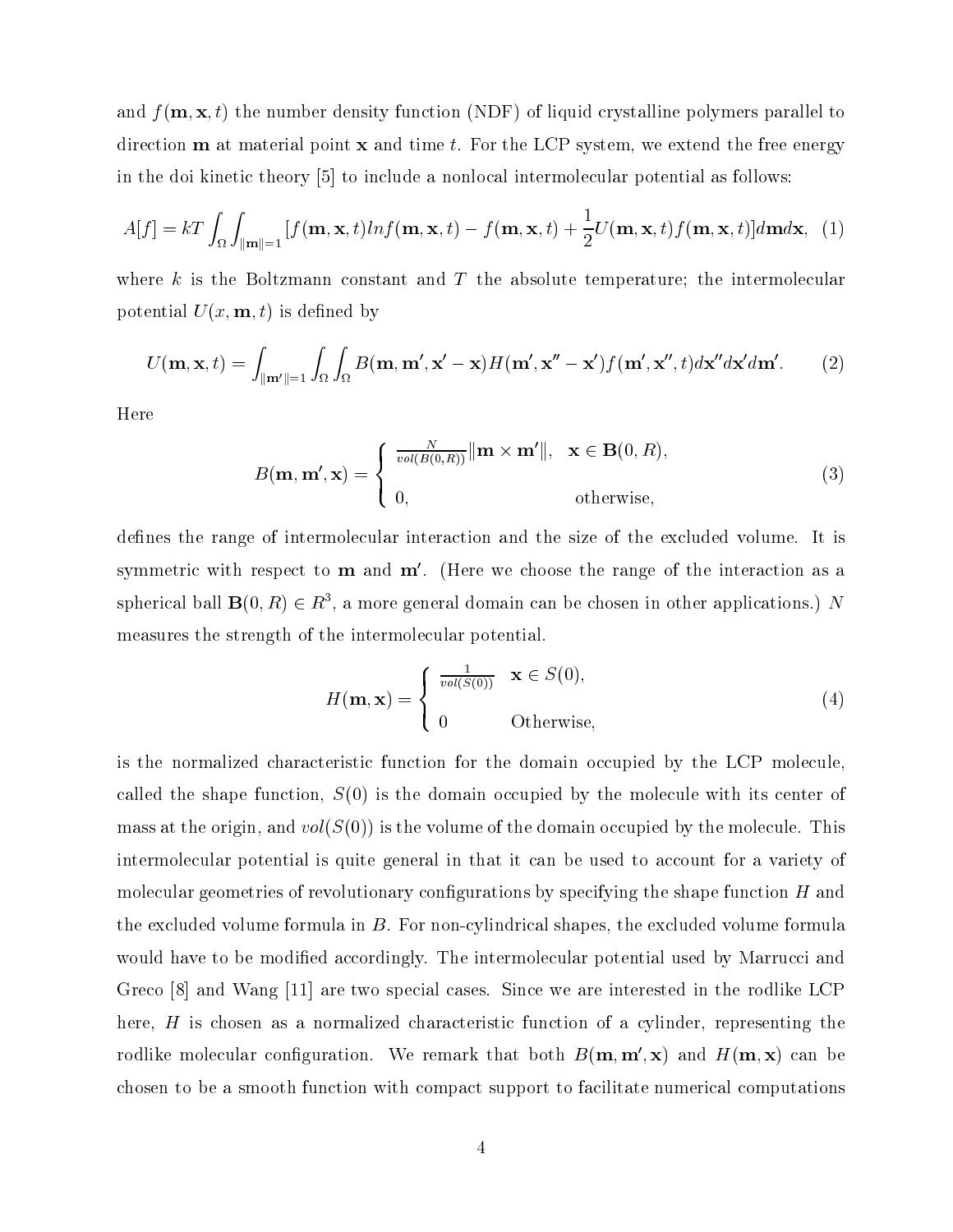and mathematical analyses if it is necessary. By definition, the number density of the LCP at material point x is given by

$$
\int_{\|\mathbf{m}\|=1} f(\mathbf{m}, \mathbf{x}, t) d\mathbf{m}.\tag{5}
$$

The intermolecular potential is essentially an averaged excluded volume with respect to the NDF over the domain occupied by the single LCP molecule and the range of molecular interaction whose size is to be determined by experiments. This choice of intermolecular potential takes into account the anisotropy of each individual molecule (via  $H$ ) as well as the anisotropy in their ensemble at the material point  $x$  (via  $BH$  and f). It thus exerts an anisotropic mean field of both isotropic and anisotropic elasticity to the LCP molecule, an attribute of anisotropic microstructure materials like LCPs.

By definition, the chemical potential is the variation of the free energy with respect to the NDF:

$$
\mu = \frac{\delta A}{\delta f}.\tag{6}
$$

A simple calculation aided by changing the order of integration leads to

$$
\mu = kT[ln f + \frac{1}{2}(U + U_2)],
$$
\n(7)

where

$$
U_2(\mathbf{m}, \mathbf{x}, t) = \int_{\|\mathbf{m}'\|=1} \int_{\Omega^2} B(\mathbf{m}', \mathbf{m}, \mathbf{x}'' - \mathbf{x}') H(\mathbf{m}, \mathbf{x}' - \mathbf{x}) f(\mathbf{m}', \mathbf{x}'', t) d\mathbf{x}'' d\mathbf{x}' d\mathbf{m}'. \tag{8}
$$

We identify the second part of the chemical potential

$$
U_e = \frac{1}{2}(U + U_2)
$$
\n(9)

as the effective intermolecular potential since the total bulk free energy is unchanged if the intermolecular potential is replaced by the effective intermolecular potential and it is clearly the variation of the free energy corresponding to the molecular interaction:

$$
U_e = \frac{\delta}{\delta f} \left[ \frac{1}{2} \int_{\Omega} \int_{\|\mathbf{m}\| = 1} U(\mathbf{m}, \mathbf{x}, t) f(\mathbf{m}, \mathbf{x}, t) d\mathbf{m} d\mathbf{x} \right].
$$
 (10)

The choice of the effective intermolecular potential is then required by the variational principle. Mathematically, this is equivalent to a symmetrization of the intermolecular potential.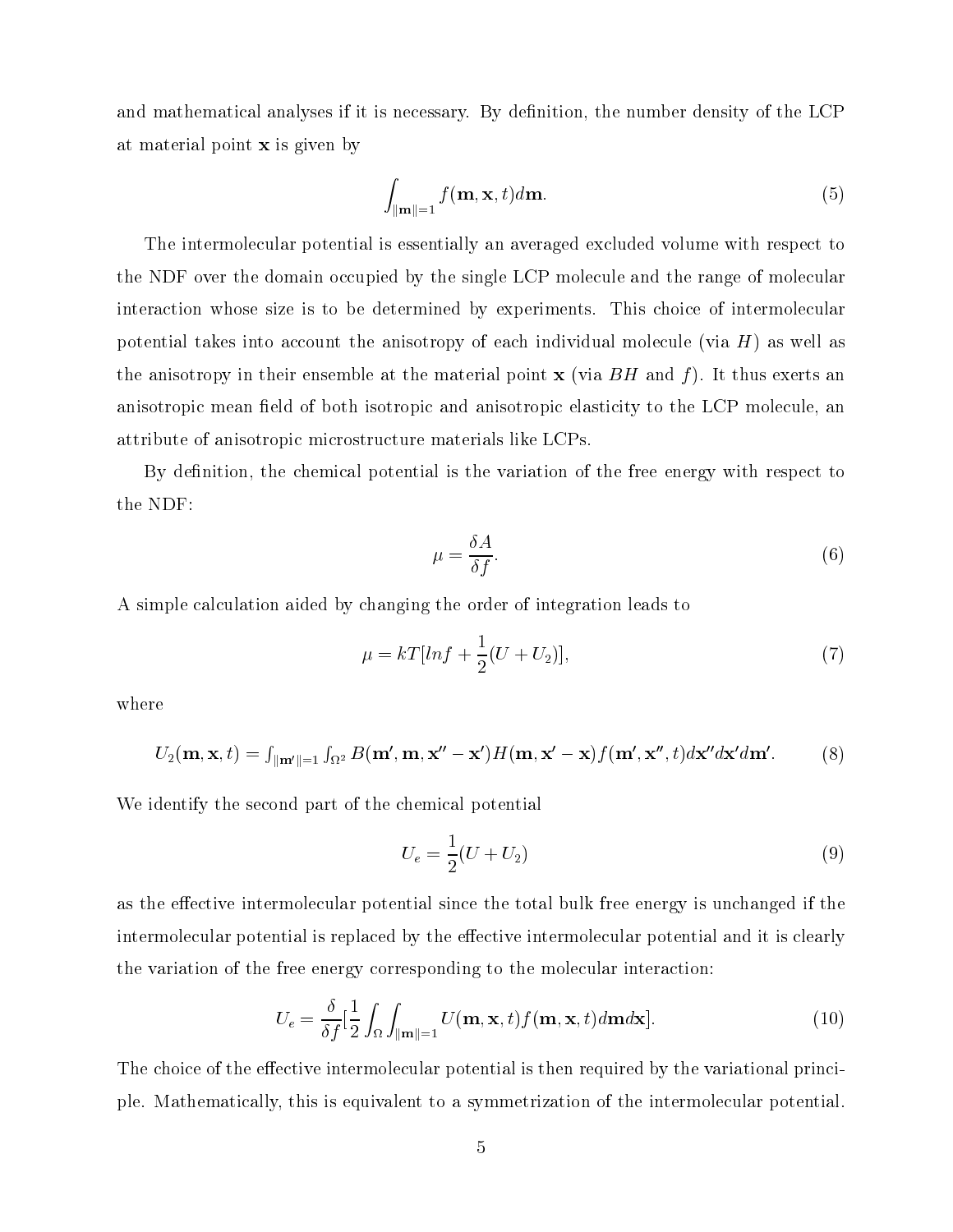Although the effective intermolecular potential and  $U$  contribute equally to the free energy, they are different as functions of  $m$  and  $x$  in that the mean fields corresponding to the two potentials differ slightly. Furthermore, the kernel function

$$
\int_{\Omega} \int_{\|\mathbf{m}'\|=1} \frac{1}{2} [B(\mathbf{m}, \mathbf{m}', \mathbf{x}' - \mathbf{x}) H(\mathbf{m}', \mathbf{x}'' - \mathbf{x}') + B(\mathbf{m}', \mathbf{m}, \mathbf{x}' - \mathbf{x}'') H(\mathbf{m}, \mathbf{x} - \mathbf{x}')] d\mathbf{m}' d\mathbf{x}' \tag{11}
$$

in the free energy with the effective potential is independent of the pair of double  $(m, x)$  and  $(m', x'')$ , namely, it is indifference to the choice of the test molecule and its location, making the effective potential an ideal choice for the intermolecular potential. This latter property is trivially satisfied in the Doi kinetic theory by the way; it becomes a nontrivial issue in the kinetic theories with nonlocal intermolecular potentials however. The use of the effective intermolecular potential seems straightforward, but is was overlooked by many before. In fact, it is crucial for the development of a well-posed hydrodynamic theory since it warrants the positive entropy production and thereby the second law of the thermodynamics as we will show next.

#### 3 Smoluchowski Equation 3

Having decided upon the intermolecular potential, we next derive the Smoluchowski (kinetic) equation for the NDF. We treat the LCP material system as incompressible and adopt the effective intermolecular potential (7). Accounting for both the translational and rotational diffusion as well as convection and following the derivation given in  $[5, 11]$ , we present the Smoluchowski equation for the LCP system as follows:

$$
\frac{df}{dt} = \frac{1}{kT} \nabla \cdot \left[ (D_{\parallel} \mathbf{m} \mathbf{m} + D_{\perp} (\mathbf{I} - \mathbf{m} \mathbf{m})) \cdot (\nabla \mu) f \right] + \frac{1}{kT} \mathcal{R} \cdot [D_r(\mathbf{m}) f \mathcal{R} \mu] - \mathcal{R} \cdot [\mathbf{m} \times \dot{\mathbf{m}} f],
$$
\n
$$
\dot{\mathbf{m}} = K \mathbf{m} - K : \mathbf{m} \mathbf{m} \mathbf{m}.
$$
\n(12)

where  $D_{\parallel} \geq 0$  and  $D_{\perp} \geq 0$  are the translational diffusion coefficients parallel and normal to the orientation of the LCP molecule, respectively,  $D_r(\mathbf{m}) \geq 0$  is the rotary diffusivity [5],  $\nabla$ is the gradient operator with respect to the spatial variable  $x, \nabla_{m}$  is the gradient operator  $\frac{1}{2}$  respect to the rotational variable m,  $\mathcal{V} = \mathbf{m} \wedge \mathbf{v}$  iff the rotational gradient operator  $\mathbf{v}$  $K = VV$  is the velocity gradient tensor and  $\frac{d}{dt}$  the material derivative  $\frac{1}{\partial t} + V \cdot V$ .

This equation, also known as the kinetic equation, governs the time evolution of the number density function  $f(\mathbf{m}, \mathbf{x}, t)$ . Since  $\mu$  depends on f nonlocally, the kinetic equation is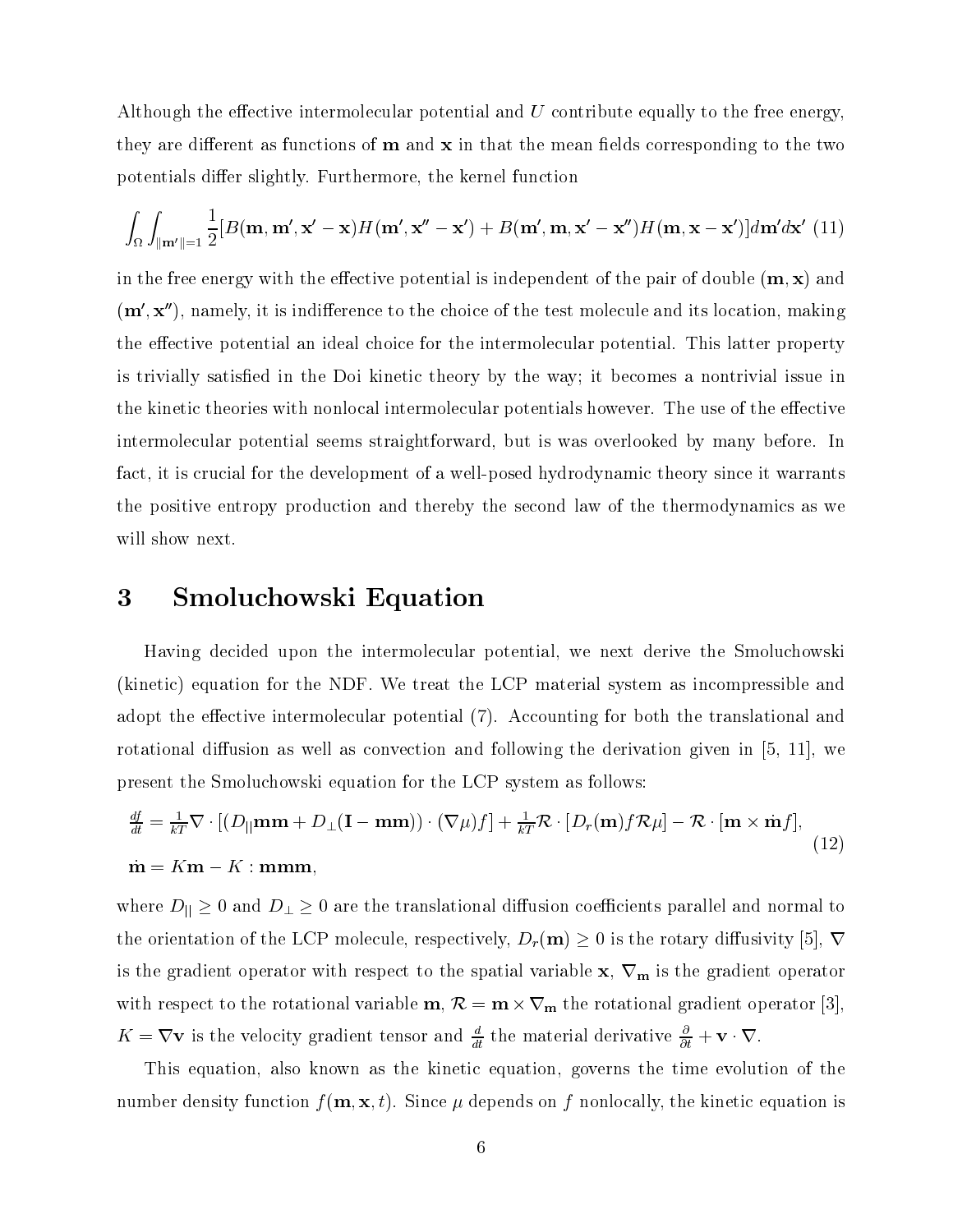in fact an integral-differential equation. With the time evolutionary equation for the NDF. we next derive an expression for the stress tensor from a virtual work principle to couple the orientational dynamics of LCPs to the momentum transport process.

## 4 Constitutive Equation for the Stress Tensor

In the LCP system, the extra stress is given by two parts, the viscous stress  $\tau_s$  and the elastic stress  $\tau_e$ :

$$
\tau = \tau_s + \tau_e,\tag{13}
$$

For solutions of LCPs, the viscous stress comes from two sources, one from the solvent and the other from the solvent-LCP interaction derived in [5]

$$
\tau_s = 2\eta_s \mathbf{D} + 2kT\zeta \mathbf{D} : \langle \mathbf{mmmm} \rangle, \tag{14}
$$

where  $\mathbf{D} = \frac{1}{2}(\mathbf{V}\mathbf{V} + \mathbf{V}\mathbf{V}^*)$  is the strain rate tensor,  $\eta_s$  is the solvent viscosity,  $\zeta$  is a friction coefficient, both of which are positive, and

$$
\langle (\bullet) \rangle = \int_{\|\mathbf{m}\|=1} (\bullet) f(\mathbf{m}, \mathbf{x}, t) d\mathbf{m}
$$
 (15)

is an ensemble average with respect to the NDF  $f(\mathbf{m}, \mathbf{x}, t)$ .

The elastic stress is derived through a generalized virtual work principle [5, 7]. Consider an infinitesimal displacement given by  $\delta \mathbf{u} = \mathbf{v} \delta t$ , corresponding to a deformation rate = Kt. The variation of the free energy over the control volume in response to the infinitesimal deformation and displacement can be identified through the work done by the elastic body force along the displacement and the elastic stress with respect to the deformation rate. It then follows that

$$
\delta A = \int_{\Omega} (\delta \epsilon : \tau_e - \delta \mathbf{u} \cdot \mathbf{F}_e) d\mathbf{x},\tag{16}
$$

where  $F_e$  is the body force induced by the long range (i.e., nonlocal) molecular interaction given by

$$
= -\frac{kT}{4} \langle \langle \int_{\Omega^2} f(\mathbf{m}, \mathbf{x}, t) \nabla \left[ \frac{1}{f} (B(\mathbf{m}, \mathbf{m}', \mathbf{x}' - \mathbf{x}) H(\mathbf{m}', \mathbf{x}'' - \mathbf{x}') + B(\mathbf{m}', \mathbf{m}, \mathbf{x}' - \mathbf{x}'') H(\mathbf{m}, \mathbf{x} - \mathbf{x}') \rangle \rangle \right]
$$
(17)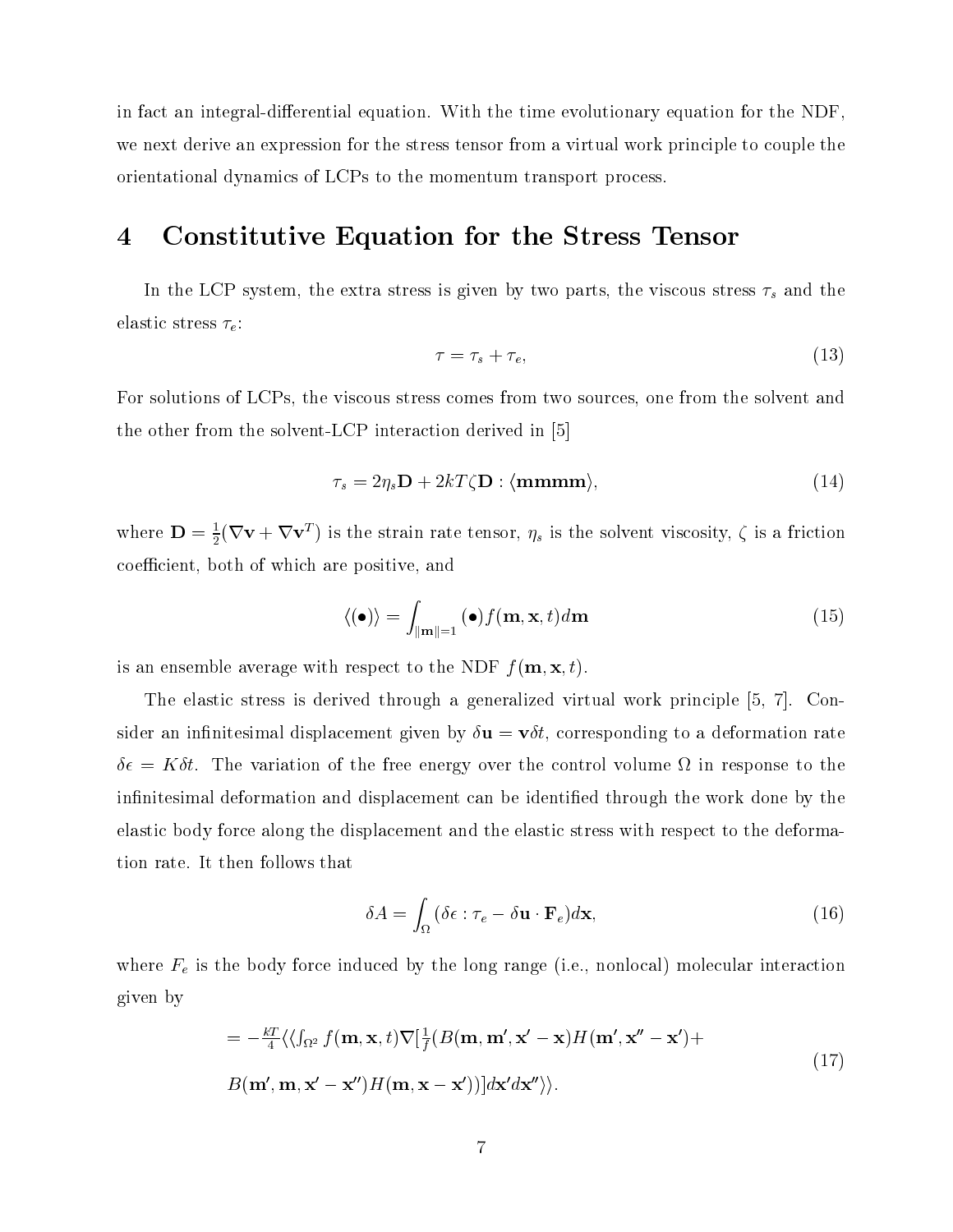The elastic stress is identified as

$$
\tau_e = -\langle \mathbf{m} \times \mathcal{R} \mu \mathbf{m} \rangle. \tag{18}
$$

The details of the derivation are given in the Appendix.

From (??) and the derivation presented in the Appendix, we conclude that the extra elastic body force is the direct consequence of the nonlocality in the effective intermolecular potential. (??) shows explicit dependence on the spatial inhomogeneity of the NDF as well as the spatial variation of the interaction intensity quantified by  $BH$ . We note that the specific expression of the extra elastic body force depends strongly on the form of the nonlocal intermolecular potential.

The elastic stress yields a torque to the macroscopic motion given by the ensembleaveraged molecular torque:

$$
-\tau_{ij}\epsilon_{ijk} = \langle \mathcal{R}\mu \rangle_k,\tag{19}
$$

where  $\epsilon_{ijk}$  is the permutation symbol [3]. An additional torque comes from the extra elastic body force. The total torque on the control volume is then given by

$$
\int_{\Omega} \left( -\tau_{ij}\epsilon_{ijk} + \mathbf{x}_i \mathbf{F}_{ej}\epsilon_{ijk} \right) d\mathbf{x} = \int_{\Omega} \left( \int_{\|\mathbf{m}\| = 1} \left( \mathcal{R}\mu \right)_k f(\mathbf{m}, \mathbf{x}, t) d\mathbf{m} + \mathbf{x}_i \mathbf{F}_{ej}\epsilon_{ijk} \right) d\mathbf{x}.
$$
 (20)

The Smoluchowski equation, the constitutive equation of stress and the extra body force along with the continuity equation and balance of linear momentum constitute the governing system of equations for the solution of rodlike LCPs.

Continuity equation

$$
\dot{\rho} = 0. \tag{21}
$$

where  $\rho$  is the mass density of the LCP solution.

Balance of linear momentum

$$
\rho \dot{\mathbf{v}} = \nabla \cdot (-p\mathbf{I} + \tau) + \mathbf{F}_e + \rho \mathbf{g},\tag{22}
$$

where  $p$  is the static pressure and  $g$  is the external force per unit mass.

Given the hydrodynamic theory, we next examine the time evolution of the total energy in the system.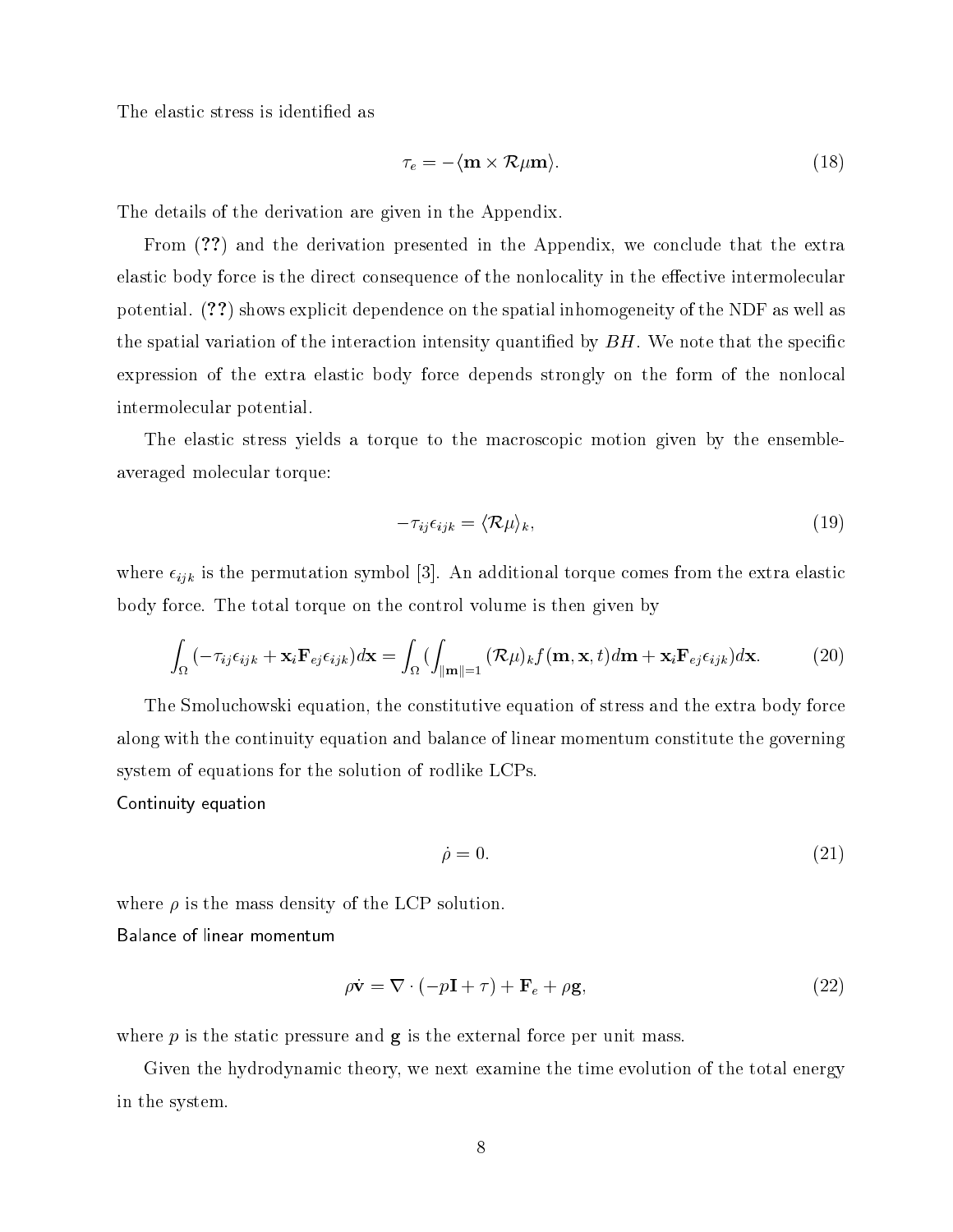## 5 Entropy production and energy dissipation

Let S be the entropy of the LCP system in . When the external force is neglected, the entropy production of an isothermal system can be calculated as [4]

$$
T\dot{S} = -\frac{d}{dt} [f_{\Omega} (\frac{1}{2}\rho \mathbf{v} \cdot \mathbf{v})d\mathbf{x} + A[f]] = -f_{\Omega} \rho \frac{d\mathbf{v}}{dt} \cdot \mathbf{v}d\mathbf{x}
$$
  
\n
$$
-kT \int_{\Omega} \int_{\|\mathbf{m}\|=\frac{1}{2\mu}} [f(\mathbf{m}, \mathbf{x}, t)ln f(\mathbf{m}, \mathbf{x}, t) - f(\mathbf{m}, \mathbf{x}, t) + \frac{1}{2} U_e(\mathbf{m}, \mathbf{x}, t) f(\mathbf{m}, \mathbf{x}, t)] d\mathbf{m}d\mathbf{x}
$$
  
\n
$$
= -f_{\Omega} (\nabla \cdot (-p\mathbf{I} + \tau_s + \tau_e) + \mathbf{F}_e) \cdot \mathbf{v}d\mathbf{x}
$$
  
\n
$$
-kT \int_{\Omega} \int_{\|\mathbf{m}\|=\frac{1}{2\mu}} [f(\mathbf{m}, \mathbf{x}, t)ln f(\mathbf{m}, \mathbf{x}, t) - f(\mathbf{m}, \mathbf{x}, t) + \frac{1}{2} U_e(\mathbf{m}, \mathbf{x}, t) f(\mathbf{m}, \mathbf{x}, t)] d\mathbf{m}d\mathbf{x}
$$
  
\n
$$
= f_{\Omega} ((-\rho \mathbf{I} + \tau_s + \tau_e) : \nabla \mathbf{v} - \mathbf{F}_e \cdot \mathbf{v})d\mathbf{x}
$$
  
\n
$$
= f_{\Omega} \int_{\|\mathbf{m}\|=\frac{1}{2\mu}} [f(\mathbf{m}, \mathbf{x}, t)ln f(\mathbf{m}, \mathbf{x}, t) - f(\mathbf{m}, \mathbf{x}, t) + \frac{1}{2} U_e(\mathbf{m}, \mathbf{x}, t) f(\mathbf{m}, \mathbf{x}, t)]d\mathbf{m}d\mathbf{x}
$$
  
\n
$$
= f_{\Omega} \tau_s : \nabla \mathbf{v}d\mathbf{x} - f_{\Omega} \int_{\|\mathbf{m}\|=\frac{1}{2\mu}} \mu \frac{d^*}{dt} f(\mathbf{m}, \mathbf{x}, t) d\mathbf{m}d\mathbf{x} =
$$
  
\n
$$
\int_{\Omega} [2\eta_s \mathbf{D} : \mathbf{D
$$

where

$$
\frac{d^*}{dt} = \frac{1}{kT} \nabla \cdot ((D_{||} \mathbf{m} \mathbf{m} + D_{\perp} (\mathbf{I} - \mathbf{m} \mathbf{m})) \cdot (\nabla \mu) f) + \frac{1}{kT} \mathcal{R} \cdot (D_r(\mathbf{m}) f \mathcal{R} \mu).
$$
 (24)

This is nonnegative definite provided

$$
\eta_s \ge 0, \zeta \ge 0,
$$
  
\n
$$
D_{\parallel} \mathbf{m} \mathbf{m} + D_{\perp} (\mathbf{I} - \mathbf{m} \mathbf{m}) \ge 0,
$$
  
\n
$$
Dr(\mathbf{m}) \ge 0.
$$
\n(25)

Thus, the total energy is dissipative and the second law of thermodynamics is veried under the isothermal condition since (23) are all positive by assumption. We remark that the second law of thermodynamics is warranted because of the choice of the effective intermolecular potential. Were the original intermolecular potential  $U(\mathbf{m}, \mathbf{x}, t)$  used in the Smoluchowski equation, the above inequality could not be established.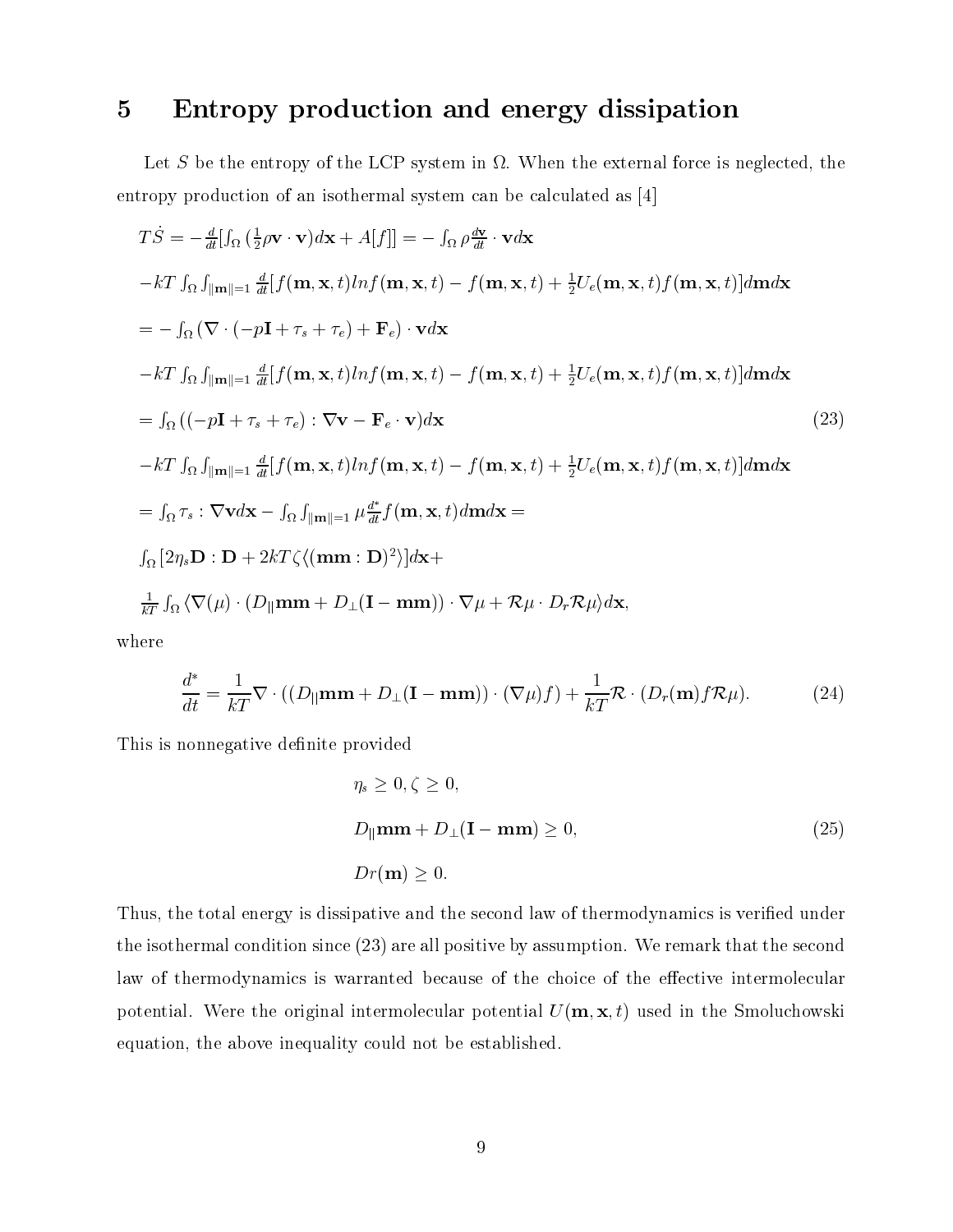#### 6 Approximate theories based on gradient expansions 6 of NDF

An approximate, "localized" theory of anintermolecular potential in differential forms can be obtained if we expand the NDF in Taylor series in the free energy density (1). An approximate theory with a quadratic expansion has been derived for flows of nonhomogeneous LCPs of spheroidal configurations in  $[11]$ , where an effective intermolecular potential is devised at the level of second and fourth order moments of NDF. Higher order truncation may also be attempted through straightforward, but laborious calculations if one would like to pursue higher order of accuracy in the appximation to the integral form of intermolecular potential.

As illustrated in [11], the derivation of the approximate theories should share the same procedures as we outlined above, i.e., an effective intermolecular potential must be used in the Smoluchowski equation to be consistence with the chemical potential and to warrant the positive entropy production in the total energy. Moreover, special cares must be exercised in the derivation of the elastic stress when appliying the generalized virtual work principle [7]. In the approximate theories, the extra elastic body force reduces to a divergence of a second order tensor so that it can be combined completely with the elastic stress given by (??) to give the total elastic stress tensor. For details, please refer to [11].

## 7 Conclusion

We have outlined a systematic extension of the Doi kinetic theory to a kinetic theory of nonlocal intermolecular potential of an integral form for solutions of nonhomogeneous, rodlike liquid crystalline polymers, in which both short-range elasticity and long-range isotropic as well as anisotropic elasticity are included. In this development, we have identified the need for an effective intermolecular potential to be consistent with the chemical potential and to ensure the second law of thermodynamics. In the presence of the nonlocal intermolecular potential of the integral form, we discover an extra elastic body force which exerts an additional elastic body torque at each material point besides the ensemble-averaged molecular torque. The existence of the extra elastic body force is due to the nonlocality in the intermolecular potential involving the finite range of molecular interaction and the spatial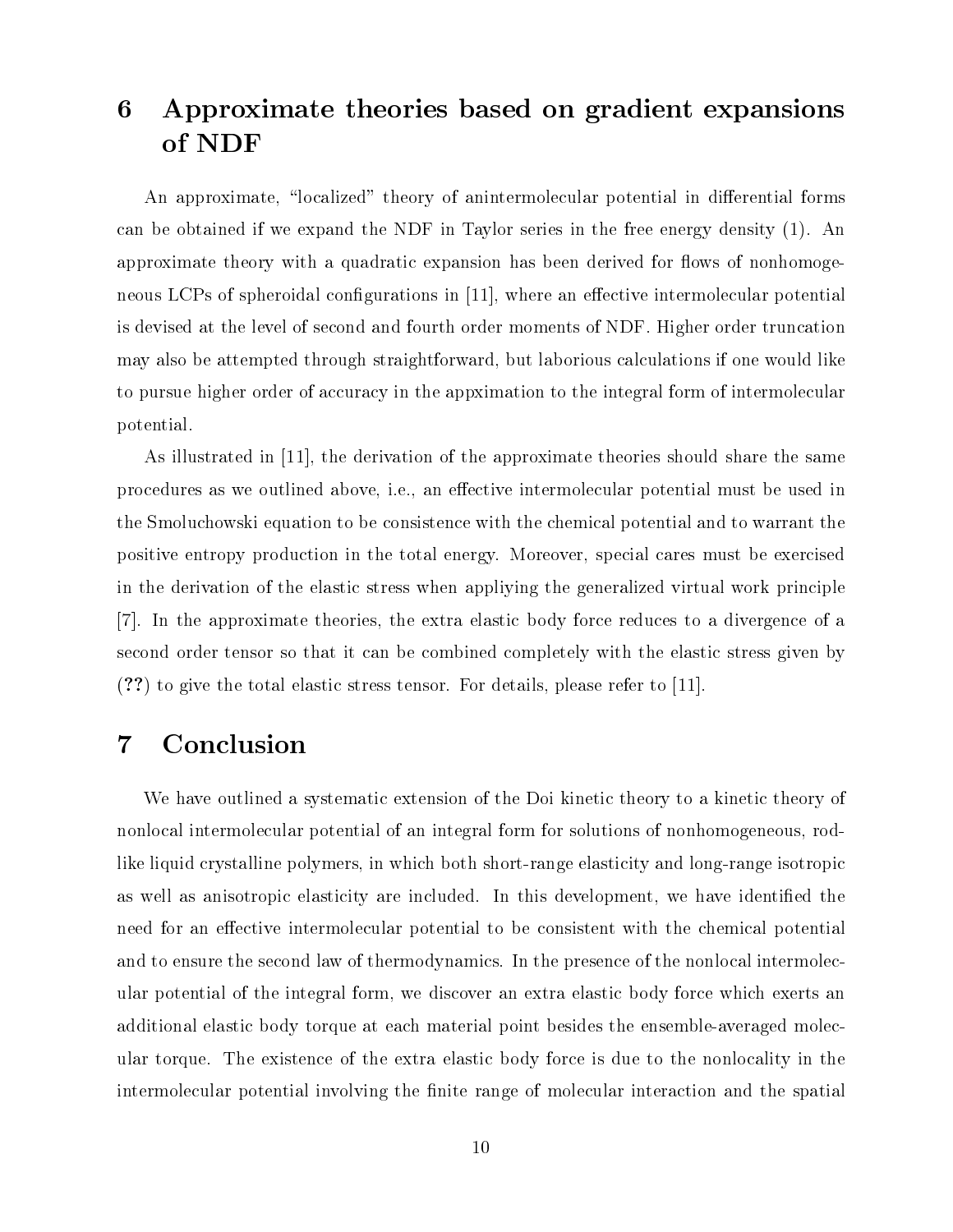variation of the NDF.

This theory generalizes all existing kinetic-based hydrodynamic theories for solutions of LCPs and has the potential to accommodate an extended class of molecular configurations, for example, the LCP molecules of revolutionary symmetry, although we present it here only for rodlike LCPs. It provides the critical coupling between the macroscopic momentum transport and the mesoscopic material structure through the closed-form stress and extra elastic body force formula. The positive entropy production clearly establishes the dissipative nature of the theory under the isothermal condition. It is therefore proven to be a hydrodynamically well-posed theory for studying flow behavior of nonhomogeneous rodlike LCPs. The stress and the extra elastic body force formula will also be useful if the hydrodynamic simulation is carried out with the equivalent stochastic differential equations instead of the Smoluchowski equation.

Approximate theories can be obtained by gradient expansions of the NDF in the free energy density. The resultant has a chemical potential that depends on derivatives of the first a few moments of the NDF. A symmetrized effective intermolcular potential must be devised in consistent with the chemical potential to ensure the second law of thermodynamics. Different from the nonlocal theory though, it yields a stress expression whose divergence provides all the elastic forces.

#### Acknowledgment

The authors gratefully acknowledge the financial assistance and hospitality provided by the Morningside Center, Academia Sinica, where the work was initiated while participating the summer program on multiscale modeling of complex fluids. Qi Wang's work is also partially supported through an AFOSR grant F49620-99-1-0003. Weinan E's work is partially supported by an ONR grant  $N00014-01-1-0674$ . Chun Liu's work is partially supported by an NSF grant DMS-9972040. The work of P. Zhang is partially supported by Special Funds for Major State Basic Research Projects of China G1999032804.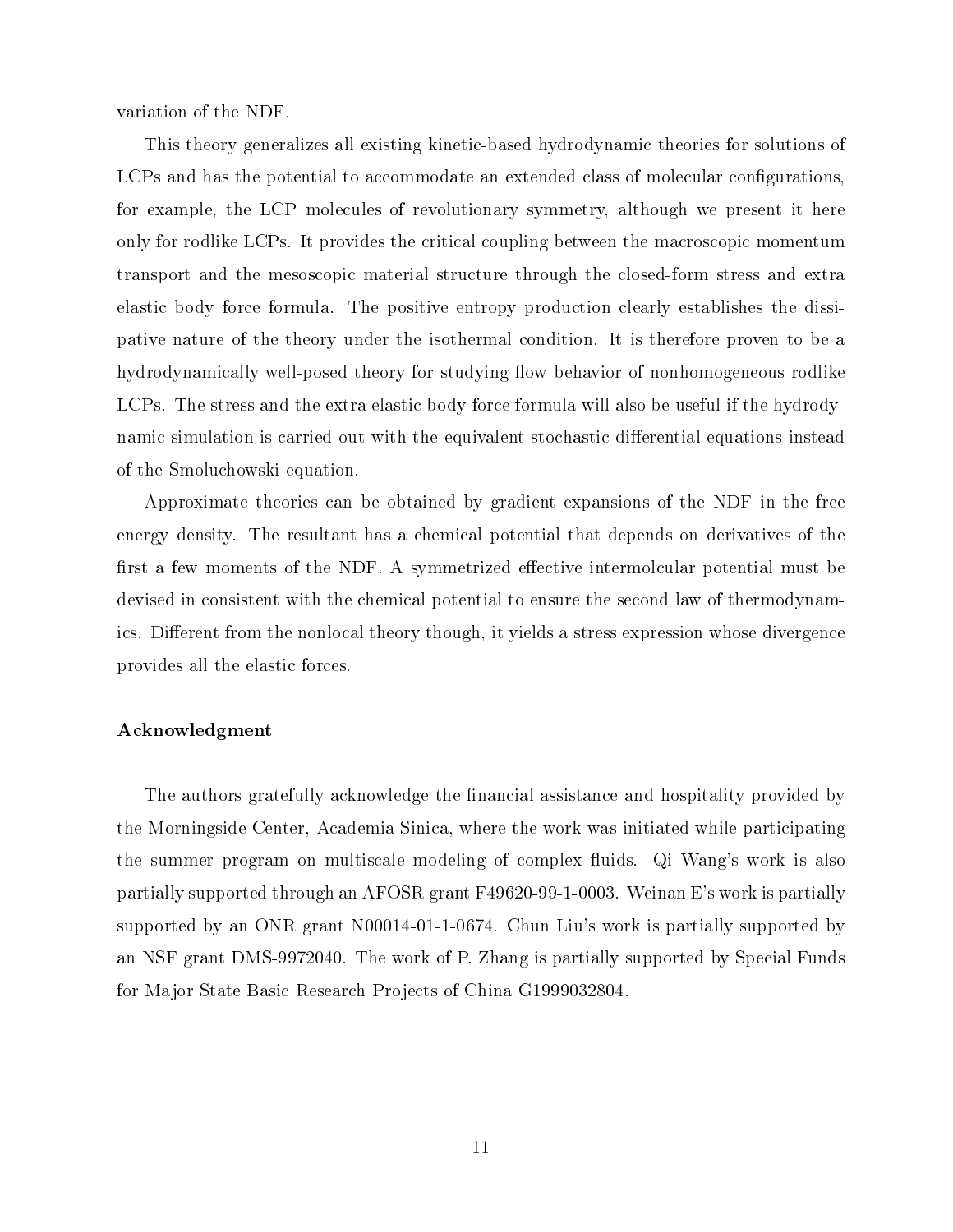## References

- [1] Arnold, V. I., Mathematical methods of classical mechanics, Springer-Verlag, New York, 1989.
- [2] Bhave, A. V., Kinetic theory for dilute and concentrated polymer solutions: study of nonhomogeneous effects, Ph. D. Thesis, MIT, 1992.
- [3] Bird, B., Armstrong, R, and Hassager, O., Dynamics of Polymeric Liquids, John Wiley and Sons, 1987.
- [4] DeGennes, P. G. and Prost, The Physics of Liquid Crystals, Oxford University Press, UK, 1993.
- [5] Doi, M. and Edwards, S. F., The Theory of Polymer Dynamics, Oxford University Press, Oxford, UK, 1986.
- [6] Doi, M, Shimada, T., and Okano, K., Concentration fluctuation of stiff polymers. II. Dynamical structure factor of rodlike polymers in the isotropic phase, 88 (6), 4070-4075 (1988).
- [7] Feng, J., Scalary, G, and Leal, G.,A theory for flowing polymers with orientational distortion, J. Rheol. 44, 1085-1101 (2000).
- [8] Marrucci, G, and Greco, F., The elastic constants of Maier-Saupe rodlike molecule nematics, Mol. Cryst. 206, 17-30 (1991).
- [9] Murotov, C. and E, W., Theory of Phase Separation Kinetics in Polymer-Liquid Crystal System, Submitted to J. Chem. Phys., 2001.
- [10] Shimada, T., Doi, M, and Okano, K., Concentration fluctuation of stiff polymers. III. Spinodal decomposition, 88 (11), 7181-7186 (1988).
- [11] Wang, Q., A hydrodynamic theory for solutions of nonhomogeneous nematic liquid crystalline polymers of different configuration, Submitted to J. Chem. Phys., 2000.

### APPENDIX: Derivation of the elastic stress and body force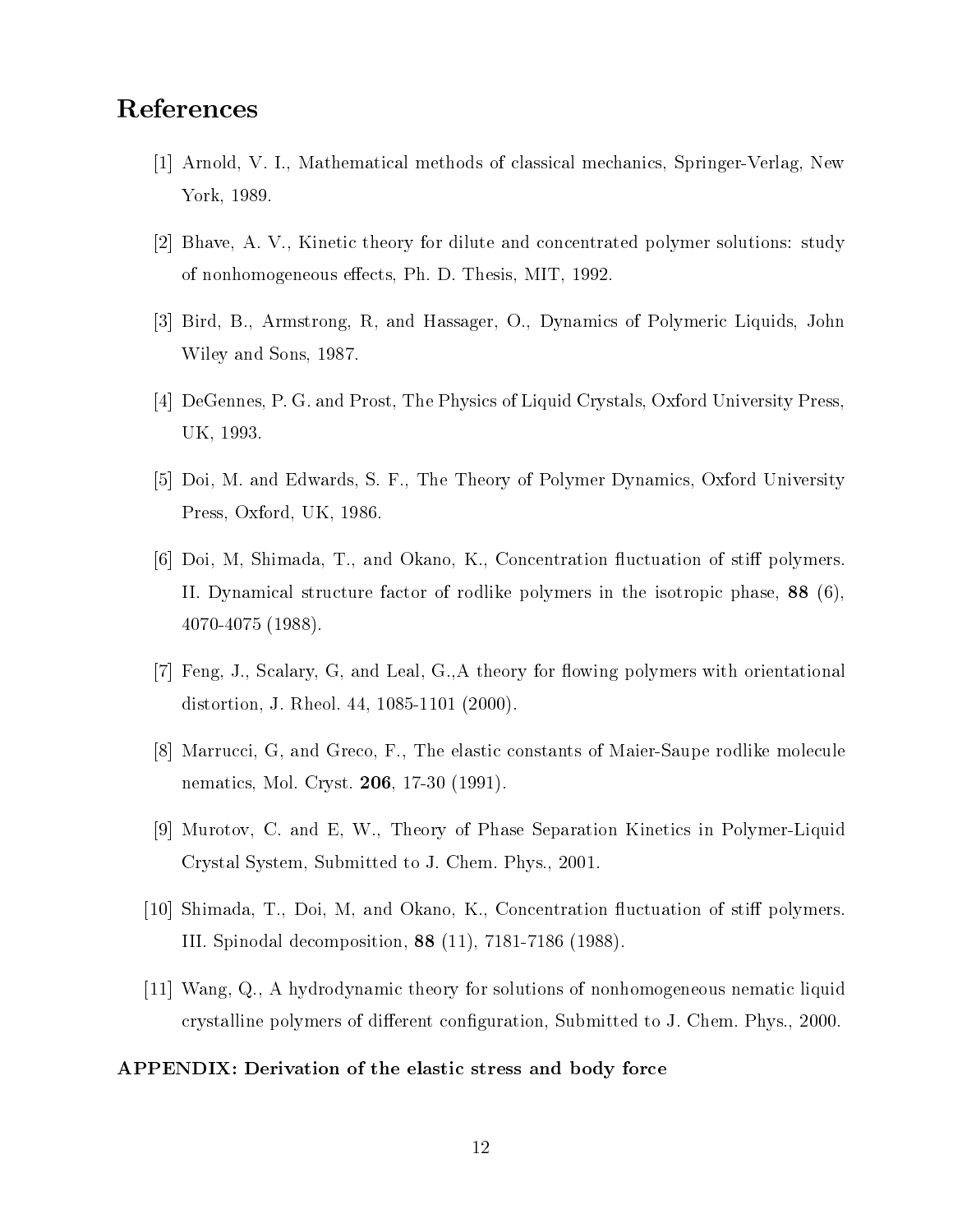We derive the induced elastic stress and the extra elastic body force using the *virtual* work principle [5], which is also equivalent to the least action principle [1]. We begin with an infinitesimal deformation given by  $\epsilon = K \delta t$ . The corresponding variation of the pdf f is given by the change of f along the material point path given by [5]

$$
\delta f = \frac{df}{dt}\delta t = -\mathcal{R} \cdot (\mathbf{m} \times K \mathbf{m} f)\delta t.
$$
 (26)

The virtual work principle states that the change of the free energy is equal to the virtual work done by the elastic stress  $\tau$  with respect to the infinitesimal deformation and the extra elastic body force  $\mathbf{F}_e$  along the infinitesimal displacement  $\delta u = \mathbf{v} \delta t$ :

$$
\delta A = \int_{\Omega} \left[ \tau_e : K - \mathbf{F}_e \cdot \mathbf{v} \right] d\mathbf{x} \delta t. \tag{27}
$$

Here,

$$
\delta A = kT \int_{\Omega} \int_{\|\mathbf{m}\| = 1} \delta[fln f - f + \frac{1}{2}(U_e)f] d\mathbf{m} d\mathbf{x}
$$
  
\n
$$
= kT \int_{\Omega} \int_{\|\mathbf{m}\| = 1} [[fln f + U_e] \delta f + (\frac{1}{2}\delta(U_e) f - \frac{1}{2}(U_e) \delta f)] d\mathbf{m} d\mathbf{x}
$$
  
\n
$$
= kT \int_{\Omega} \int_{\|\mathbf{m}\| = 1} [[fln f + U_e] \frac{df}{dt} \delta t + (\frac{1}{2}\delta(U_e) f - \frac{1}{2}(U_e) \frac{df}{dt} \delta t)] d\mathbf{m} d\mathbf{x}
$$
  
\n
$$
= kT \int_{\Omega} \int_{\|\mathbf{m}\| = 1} [\mu \frac{df}{dt} \delta t + (\frac{1}{2}\delta U_e f - \frac{1}{2} U_e \frac{df}{dt} \delta t)] d\mathbf{m} d\mathbf{x},
$$
\n(28)

where the incompressibility condition is used in moving the derivative into the integral. The first term on the right hand side can be rewritten as

$$
\int_{\Omega} \int_{\|\mathbf{m}\|=1} \mu \delta f d\mathbf{m} d\mathbf{x} \qquad (29)
$$
\n
$$
= \int_{\Omega} \int_{\|\mathbf{m}\|=1} \mu(-\mathcal{R} \cdot (\mathbf{m} \times K \mathbf{m} f)) d\mathbf{m} d\mathbf{x} \delta t
$$
\n
$$
= \int_{\Omega} \int_{\|\mathbf{m}\|=1} \mathcal{R} \mu(\mathbf{m} \times K \mathbf{m}) f d\mathbf{m} d\mathbf{x} \delta t
$$
\n
$$
= - \int_{\Omega} \int_{\|\mathbf{m}\|=1} (\mathbf{m} \times \mathcal{R} \mu) \mathbf{m} : K f d\mathbf{m} d\mathbf{x} \delta t.
$$

The elastic stress can then be identified as

$$
\tau_e = -\langle \mathbf{m} \times \mathcal{R} \mu \mathbf{m} \rangle. \tag{30}
$$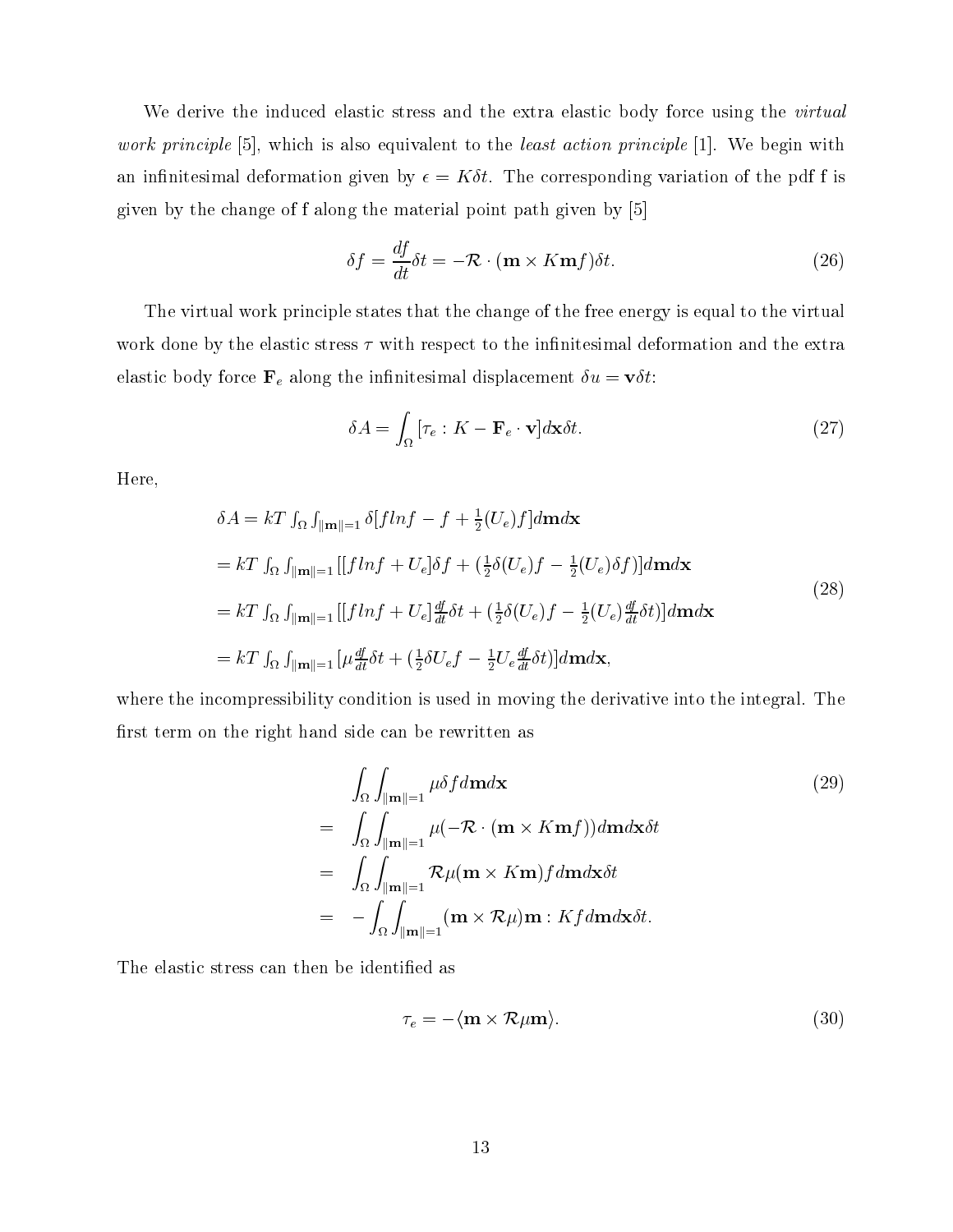The second part of the right hand side reads:

$$
kT \int_{\Omega} \int_{\|\mathbf{m}\|=1} \left(\frac{1}{2}\delta U_{e}f - \frac{1}{2}U_{e}\frac{df}{dt}\delta t\right)d\mathbf{m}d\mathbf{x} = kT \int_{\Omega} \int_{\|\mathbf{m}\|=1} \left(\frac{1}{2}\frac{dU_{e}}{dt}f - \frac{1}{2}U_{e}\frac{df}{dt}\right)d\mathbf{m}d\mathbf{x}\delta t =
$$
\n
$$
\frac{kT}{4}\left[\int_{\Omega^{3}} d\mathbf{x} \int_{\|\mathbf{m}\|=1} d\mathbf{m} f(\mathbf{m}, \mathbf{x}, t) \int_{\|\mathbf{m}'\|=1} d\mathbf{m}' \frac{d}{dt} \left[(B(\mathbf{m}, \mathbf{m}', \mathbf{x}' - \mathbf{x})H(\mathbf{m}', \mathbf{x}'' - \mathbf{x}') + B(\mathbf{m}', \mathbf{m}, \mathbf{x}' - \mathbf{x}'')\right]H(\mathbf{m}, \mathbf{x} - \mathbf{x}')\right]f(\mathbf{m}', \mathbf{x}'', t)\right]d\mathbf{x}''d\mathbf{x}' - \int_{\Omega} \int_{\|\mathbf{m}\|=1} U_{e}\frac{df}{dt}d\mathbf{m}d\mathbf{x}\right]\delta t
$$
\n
$$
= \frac{kT}{4}\left[\int_{\Omega^{3}} d\mathbf{x} \int_{\|\mathbf{m}\|=1} d\mathbf{m} f(\mathbf{m}, \mathbf{x}, t) \int_{\|\mathbf{m}'\|=1} d\mathbf{m}'(v(\mathbf{x}, t) \cdot \nabla_{\mathbf{x}}(B(\mathbf{m}, \mathbf{m}', \mathbf{x}' - \mathbf{x})
$$
\n
$$
H(\mathbf{m}', \mathbf{x}'' - \mathbf{x}') + B(\mathbf{m}', \mathbf{m}, \mathbf{x}' - \mathbf{x}'')H(\mathbf{m}, \mathbf{x} - \mathbf{x}')\right)f(\mathbf{m}', \mathbf{x}'', t)d\mathbf{x}'d\mathbf{x}' +
$$
\n
$$
(B(\mathbf{m}, \mathbf{m}', \mathbf{x}' - \mathbf{x})H(\mathbf{m}', \mathbf{x}'' - \mathbf{x}') + B(\mathbf{m}', \mathbf{m}, \mathbf{x}' - \mathbf{x}'')H(\mathbf{m}, \mathbf{x} - \mathbf{x}'))\frac{\partial}{\partial t}f
$$

where

$$
I = \frac{kT}{4} \int_{\Omega^3} \int_{\|\mathbf{m}\| = 1} \int_{\|\mathbf{m}'\| = 1} \mathbf{v}(\mathbf{x}, t) \cdot \nabla(B(\mathbf{m}, \mathbf{m}', \mathbf{x}' - \mathbf{x}) H(\mathbf{m}', \mathbf{x}'' - \mathbf{x}') +
$$
  
\n
$$
B(\mathbf{m}', \mathbf{m}, \mathbf{x}' - \mathbf{x}'') H(\mathbf{m}, \mathbf{x} - \mathbf{x}')) f(\mathbf{m}, \mathbf{x}, t) f(\mathbf{m}', \mathbf{x}'', t) d\mathbf{x}'' d\mathbf{x}' d\mathbf{m}' d\mathbf{m} d\mathbf{x} \delta t
$$
  
\n
$$
= \frac{kT}{4} \int_{\Omega} \mathbf{v}(\mathbf{x}, t) \cdot \langle \langle \int_{\Omega^2} \nabla(B(\mathbf{m}, \mathbf{m}', \mathbf{x}' - \mathbf{x}) H(\mathbf{m}', \mathbf{x}'' - \mathbf{x}') +
$$
  
\n
$$
B(\mathbf{m}', \mathbf{m}, \mathbf{x}' - \mathbf{x}'') H(\mathbf{m}, \mathbf{x} - \mathbf{x}') d\mathbf{x}'' d\mathbf{x}' \rangle \rangle d\mathbf{x} \delta t
$$
\n(32)

and

$$
II = \frac{kT}{4} [ \int_{\Omega^3} d\mathbf{x} \int_{\|\mathbf{m}\| = 1} d\mathbf{m} d\mathbf{x}' d\mathbf{x}'' d\mathbf{x} \int_{\|\mathbf{m}'\| = 1} d\mathbf{m}' f(\mathbf{m}, \mathbf{x}, t) (B(\mathbf{m}, \mathbf{m}', \mathbf{x}' - \mathbf{x}))
$$
  
\n
$$
H(\mathbf{m}', \mathbf{x}' - \mathbf{x}) + B(\mathbf{m}', \mathbf{m}, \mathbf{x}' - \mathbf{x}'') H(\mathbf{m}, \mathbf{x} - \mathbf{x}'))
$$
\n
$$
(\frac{d}{dt} f(\mathbf{m}', \mathbf{x}'', t) - \mathbf{v}(\mathbf{x}'', t) \cdot \nabla_{\mathbf{x}''} f(\mathbf{m}', \mathbf{x}'', t)) \delta t - \int_{\Omega} \int_{\|\mathbf{m}\| = 1} U_e \frac{df}{dt} d\mathbf{m} d\mathbf{x}] \delta t.
$$
\n(33)

Exchanging the order of integration, we notice that the first and the third term cancel each other. In the end, we have

$$
II = -\frac{kT}{4} \int_{\Omega^3} \int_{\|\mathbf{m}\| = 1} \int_{\|\mathbf{m}'\| = 1} v(\mathbf{x}, t) \cdot \nabla f(\mathbf{m}, \mathbf{x}, t) (B(\mathbf{m}', \mathbf{m}, \mathbf{x}' - \mathbf{x}) H(\mathbf{m}', \mathbf{x}'' - \mathbf{x}') +B(\mathbf{m}', \mathbf{m}, \mathbf{x}' - \mathbf{x}'') H(\mathbf{m}, \mathbf{x} - \mathbf{x}')) f(\mathbf{m}', \mathbf{x}'', t) f(\mathbf{m}, \mathbf{x}, t) d\mathbf{x}'' d\mathbf{x}' d\mathbf{m}' d\mathbf{m} d\mathbf{x} \delta t =-\frac{kT}{4} \int_{\Omega} \mathbf{v}(\mathbf{x}, t) \cdot \langle \langle f_{\Omega^2} \nabla (\ln f(\mathbf{m}, \mathbf{x}, t)) (B(\mathbf{m}', \mathbf{m}, \mathbf{x}' - \mathbf{x}) H(\mathbf{m}', \mathbf{x}'' - \mathbf{x}') +B(\mathbf{m}', \mathbf{m}, \mathbf{x}' - \mathbf{x}'') H(\mathbf{m}, \mathbf{x} - \mathbf{x}') d\mathbf{x}'' d\mathbf{x}' \rangle d\mathbf{x} \delta t.
$$
\n(34)